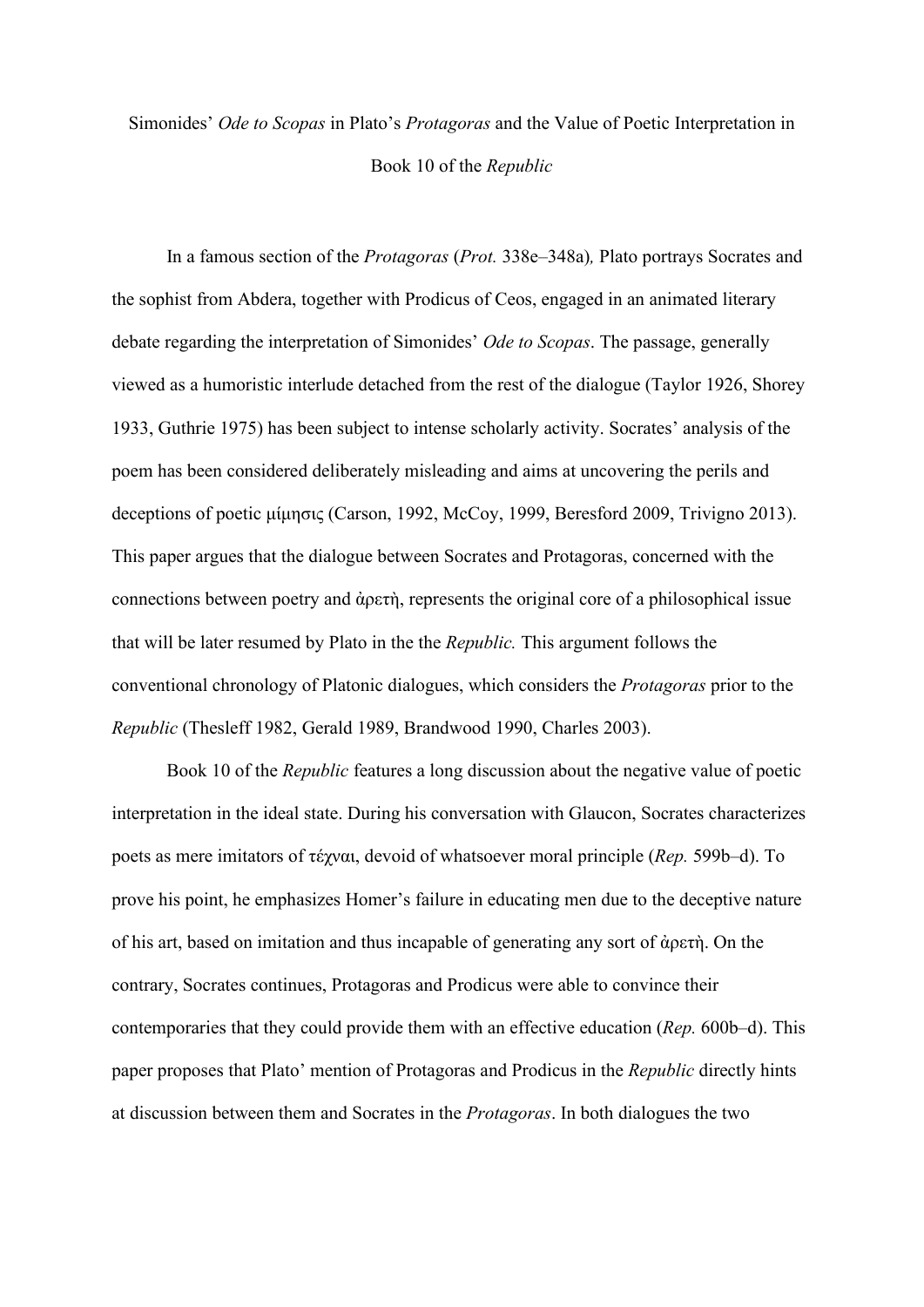philosophers strikingly appear at the same time when the relations between poetry and ἀρετὴ are investigated.

The text of the *Republic* suggests that Plato is retrospectively alluding at the reflections developed in the *Protagoras* about the pernicious nature of poetic imitation. In book 10 of the *Republic*, however, the ideas which were just cursorily explored in the *Protagoras* are presented in a more articulated manner and receive precise theorization inside the system of the ideal state. The analysis of Simonides' poem in the *Protagoras* represents an apparently unrelated *intermezzo* serving as a preliminary survey of the multiform connections between ἀρετὴ and ἦθος, which will be later expanded by Plato in the *Republic.*  The two passages seem to "echo" each other with a series of cross-references that reveal precise syntactic and thematic correspondences. The purpose of this paper is to demonstrate that Socrates' discourse in the *Protagoras* represents an early stage of Plato's philosophical though about poetry and contains *in nuce* all the fundamental concepts which will receive a more organic systematization in book 10 of the *Republic.* 

## Bibliography

Beresford, A., *Erasing Simonides,* Apeiron 42 (2009), 185–220.

Brandwood, L., *The Chronology of Plato's Dialogues,* (Cambridge 1990)

Carson, A., *How Not to Read a Poem: Unmixing Simonides from "Protagoras",* Classical Philology, Vol. 87, No. 2 (1992), 110–130.

Charles, K., *On Platonic Chronology,* In J. Annas and C. Rowe (eds.), *New Perspectives on Plato: Modern and Ancient,* (Harvard 2003).

Gerald, L., *Re-Counting Plato: Analysis of Plato's Style,* (Oxford 1989) Guthrie, W. K. C., *A History of Philosophy,* Vol. IV, (Cambridge1975).